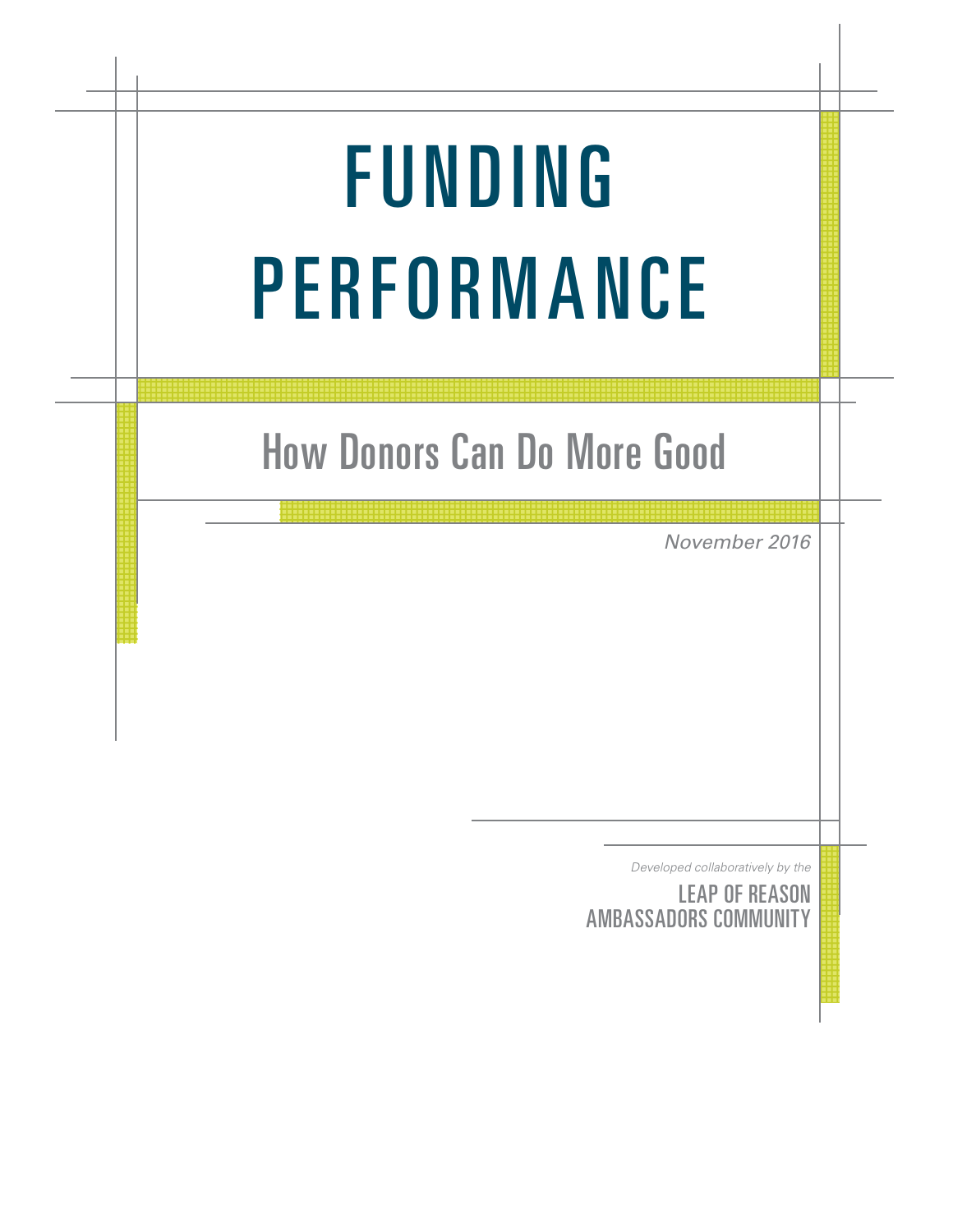

This document, developed collaboratively by the Leap of Reason Ambassadors Community (LAC), is licensed under a [Creative Commons Attribution-](https://creativecommons.org/licenses/by-nd/4.0/)[NoDerivatives 4.0 International License](https://creativecommons.org/licenses/by-nd/4.0/). We encourage and grant permission

for the distribution and reproduction of copies of this material in its entirety (with original attribution). Please refer to the Creative Commons link for license terms for unmodified use of LAC documents.

Because we recognize, however that certain situations call for modified uses (adaptations or derivatives), we offer permissions beyond the scope of this license (the "CC Plus Permissions"). The CC Plus Permissions are defined as follows:

You may adapt or make derivatives (e.g., remixes, excerpts, or translations) of this document, so long as they **do not**, in the reasonable discretion of the Leap of Reason Ambassadors Community, alter or misconstrue the document's meaning or intent. The adapted or derivative work is to be licensed under a [Creative Commons Attribution-NoDerivatives](https://creativecommons.org/licenses/by-nd/4.0/)  [4.0 International License,](https://creativecommons.org/licenses/by-nd/4.0/) conveyed at no cost (or the cost of reproduction,) and used in a manner consistent with the purpose of the Leap of Reason Ambassadors Community, with the integrity and quality of the original material to be maintained, and its use to not adversely reflect on the reputation of the Leap of Reason Ambassadors Community.

Attribution is to be in the following formats:

- For unmodified use of this document, the attribution information already contained in the document is to be maintained intact.
- For adaptations or derivatives of this document, attribution should be prominently displayed and should substantially follow this format:

"From 'Funding Performance: How Donors Can Do More Good,' developed collaboratively by the Leap of Reason Ambassadors Community, licensed under CC BY ND [https://](https://creativecommons.org/licenses/by-nd/4.0/) [creativecommons.org/licenses/by-nd/4.0/](https://creativecommons.org/licenses/by-nd/4.0/) For more information or to view the original product, visit [https://leapambassadors.org/products/building-case-funders/funding](https://leapambassadors.org/products/building-case-funders/funding-performance/)[performance/](https://leapambassadors.org/products/building-case-funders/funding-performance/) "

The above is consistent with Creative Commons License restrictions that require "appropriate credit" be required and the "name of the creator and attribution parties, a copyright notice, a license notice, a disclaimer notice and a link to the original material" be included.

The Leap of Reason Ambassadors Community may revoke the additional permissions described above at any time. For questions about copyright issues or special requests for use beyond the scope of this license, please email us at [info@leapambassadors.org.](mailto:info%40leapambassadors.org?subject=)

### **leapambassadors.org**

Copyright © 2016 Morino Institute (Provisional holder of copyright for Leap of Reason Ambassadors Community)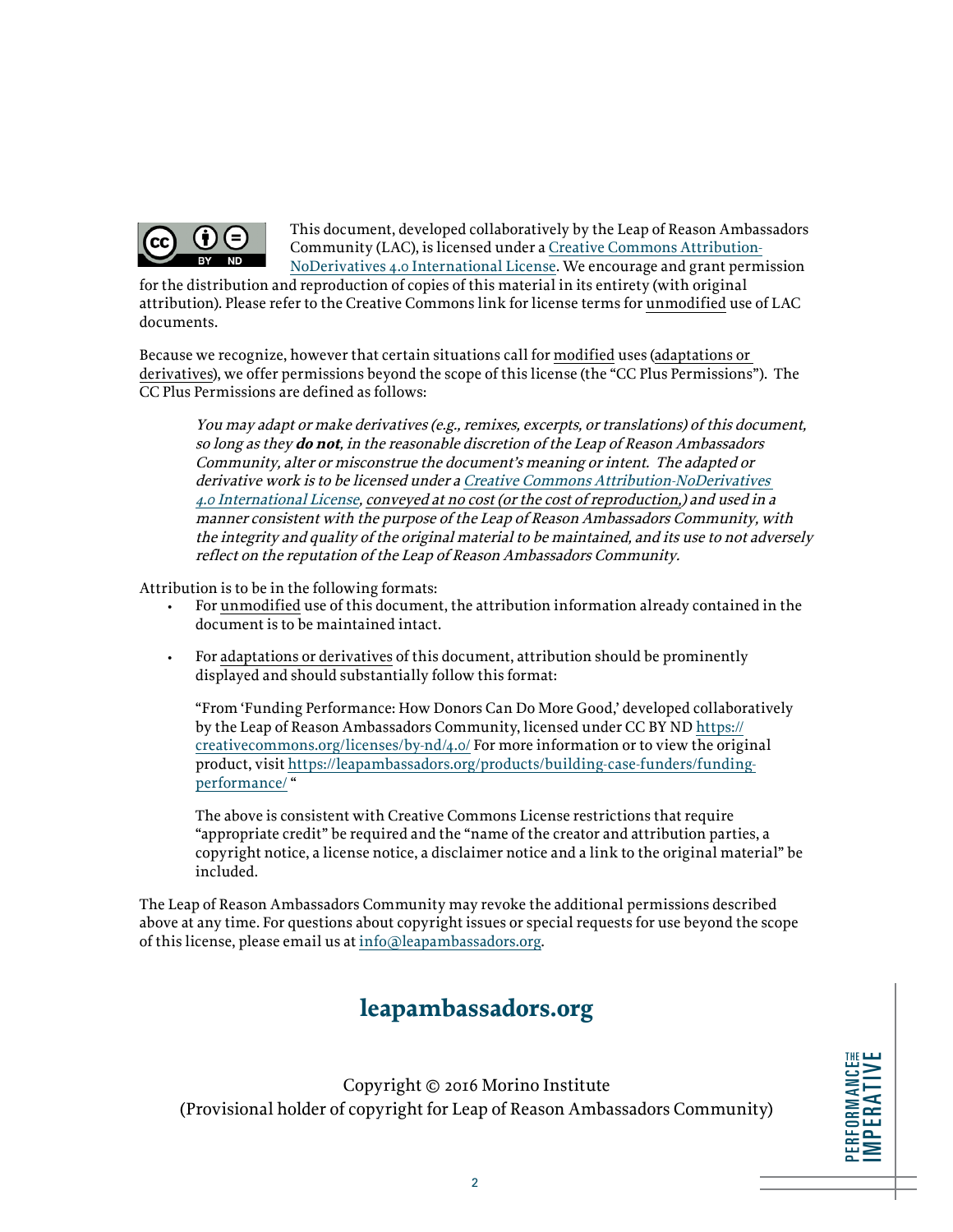# **Funding Performance How Donors Can Do More Good**

Funders are like fingerprints: No two are exactly the same. Yet all funders have one thing in common: They want their grants to make a difference.

There's another common denominator: All funders—small and large, individual and institutional, local and global—come to realize that making a difference is harder than they thought. Generation after generation, funders rediscover that philanthropist **Andrew Carnegie** was right on the money when he concluded that "it is more difficult to give money away intelligently than to earn it in the first place."

The good news is that there are reliable paths to impact. And you don't need to be the CEO of a huge private foundation to pursue them. They're just as accessible for a program officer at a community foundation as for a family addressing a cause of personal significance. The key is helping good leaders build high-performance organizations capable of delivering meaningful, measurable, sustainable results.

If you're interested in learning more about this high-performance approach, please download ["The Performance Imperative: A framework for social-sector excellence"](http://leapambassadors.org/products/performance-imperative/) and take a look at the Performance Practice, both of which are complimentary. We're not aware of any other efforts devoted to nonprofit performance that have engaged so many top leaders as co-creators. The Performance Imperative and Performance Practice were developed collaboratively by the Leap of Reason Ambassadors Community, a group of nonprofit executives, funders, and thought leaders who believe that performance matters and recognize that a funder's impact is inextricably tied to the performance of his or her grantees. For more information about the Leap Ambassadors Community and its members, please visit [http://leapambassadors.org.](http://leapambassadors.org)

The Performance Imperative offers, in plain English, an actionable definition of "high-performance organization" and then lays out in detail the seven organizational disciplines that allow organizations to achieve it—from courageous, adaptive executive and board leadership to a culture that values learning. To borrow from the late author **Stephen Covey**, they are the seven habits of highly effective organizations.

The Performance Practice goes one level deeper. For each of the Performance Imperative's principles, the Performance Practice presents one or more specific practices or behaviors that represent manifestations of that principle in action. The Leap Ambassadors built the Performanace Practice to help nonprofits reflect, move out of their comfort zones, learn, innovate, and improve. It will be just as useful for funders. It's not just another template for assessing grantees. Used creatively, it helps foster open exchanges with grantees, support grantees to pursue high performance, and track their grantees' progress over time.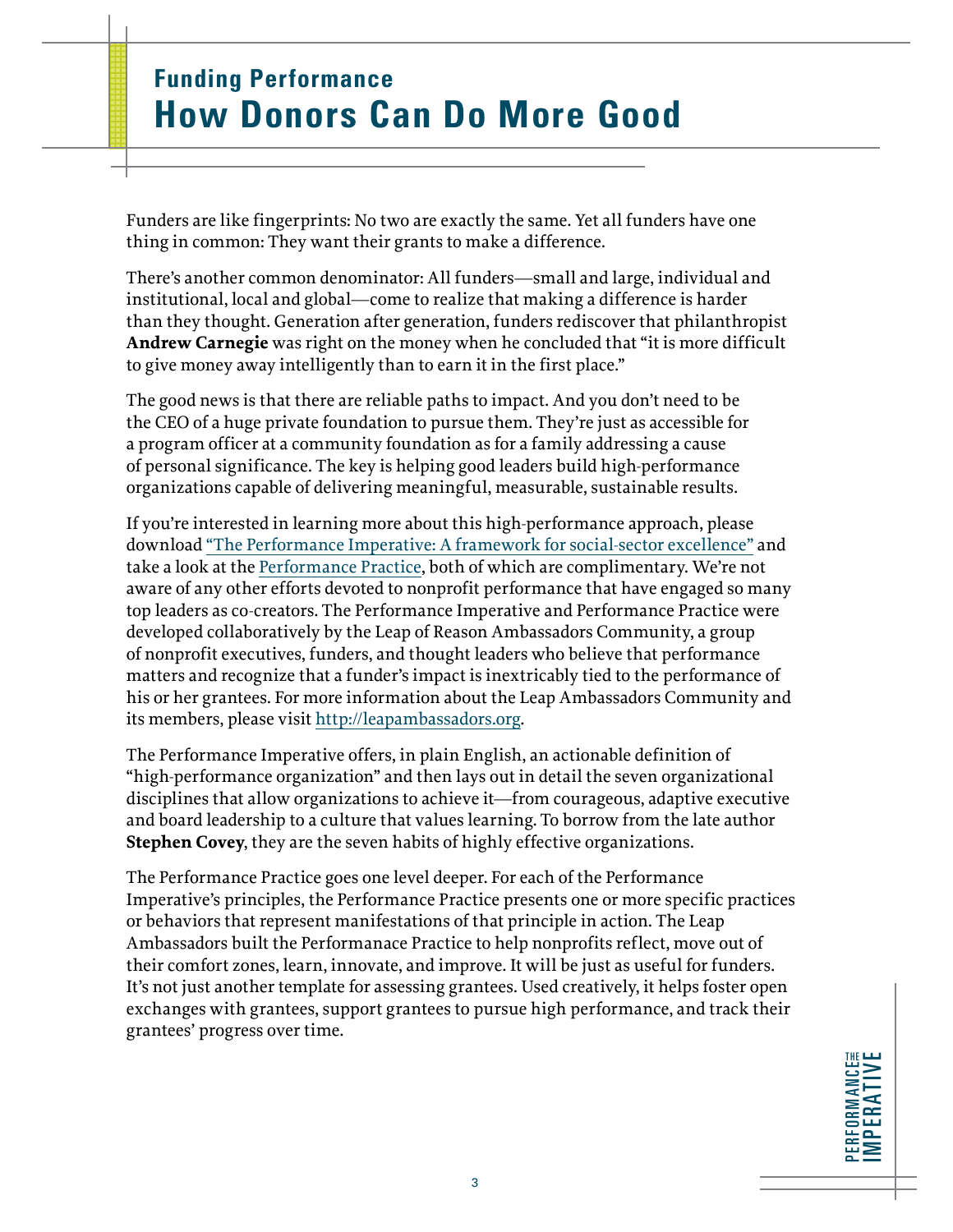#### **HELPING GRANTEES PURSUE HIGH PERFORMANCE**

The biggest driver for performance is nonprofit leaders' own internal motivation to make a meaningful difference for the people and causes they serve. When you combine that internal motivation with strong external support, you've got a powerful combination!

Nonprofits can make great progress in the journey toward high performance when they partner with creative funders willing to think big with them and willing to make multi-year investments in helping nonprofit leaders strengthen their management muscle and rigor. At the very least, they need funders who are willing to support an organization's learning and improvement—and are open to learning and improving themselves.

While these approaches are far from standard practice, they are gaining traction among influential foundations. For example, in the spring of 2016 an impressive group of individuals and foundations unveiled [Blue Meridian Partners](http://www.emcf.org/news-perspectives/story/announcing-blue-meridian-partners-and-more-1/), a new funding collaborative that will provide the largest-ever infusions of private capital (at least \$1 billion) to high-performance nonprofits serving children and youth. Blue Meridian Partners' investments are explicitly designed to encourage and support high performance. They will be long-term (5-10 years), unrestricted, large investments that give leaders the flexibility to focus on all seven pillars of performance.

Blue Meridian Partners isn't starting from scratch. It is building upon the pioneering work of the [Edna McConnell Clark Foundation](http://www.emcf.org/) (EMCF), which has spent the past decade and a half learning what it takes to support high performance. "We know our success is dependent upon our grantees' success," says EMCF President and CEO **Nancy Roob**. "It's crucial we provide the resources necessary for them to become high-performing organizations."

#### **USING THE PERFORMANCE IMPERATIVE TO ADVANCE GRANTEES' PERFORMANCE**

The [Einhorn Family Charitable Trust](http://www.efct.org/) (EFCT) is 10 years old, has young donors (**David and Cheryl Einhorn** are in their 40s), a small staff, and no endowment. It, too, has embraced the value of supporting high performance. And it has done so by taking the Performance Imperative and running with it.

Executive Director **Jennifer Hoos Rothberg** and her team have recalibrated all their core tools and processes to align directly with the Performance Imperative's seven pillars. EFCT's existing tools were strong, but the Performance Imperative offered several advantages. The EFCT team loved the Performance Imperative's strong emphasis on people, culture, and learning. They appreciated the specificity of each pillar. And, most valuable of all, the Performance Imperative was not hatched by a single funder but instead reflected the collective insights and imprimatur of a diverse, respected group

PERFORMANCE IMPERATIVE **PERFORMANCE<sub>N</sub>**<br>IMPERATIVE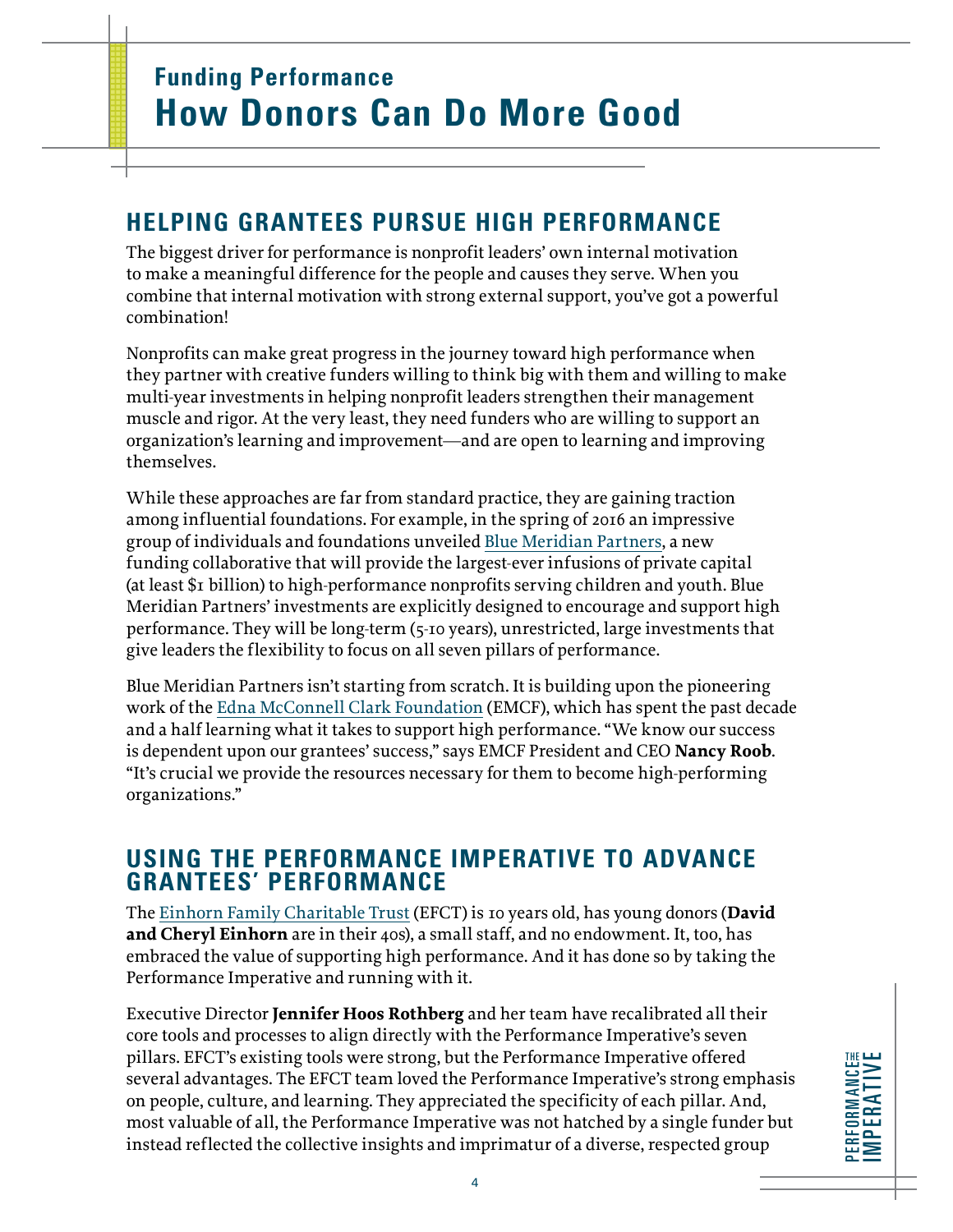# **Funding Performance How Donors Can Do More Good**

of nonprofit leaders. "We're using the Performance Imperative because it's smart, clear, and reflects the kind of growth mindset that we preach and always try to practice," says Hoos Rothberg. "I love that we can say to potential and active grantees, 'We didn't invent this. These aren't just things that we alone care about. These pillars and practices are the compilation of the best thinking of top leaders across our field, from not-for-profits to philanthropy.'"

Here are some key ways EFCT is putting the Performance Imperative to use:

- **• Supporting Grant Decisions**: EFCT has recast its "Partnership Criteria" to align with the Performance Imperative's seven pillars. The criteria explain EFCT's baseline expectations on performance, pillar by pillar, for an organization to be considered for a large (from \$1 million to \$20 million), unrestricted, multi-year grant. EFCT wants to get a clear sense of whether an organization is truly ready for a big infusion of capital. And if not, EFCT staff use the criteria to determine if there is a more targeted investment they could make to help the partner get on track for a larger, unrestricted grant down the line.
- **• Helping Potential and Active Grantees Reflect**: EFCT used the Performance Imperative to create a simple tool to spark introspection. Potential and active grantees highlight in green the elements of each pillar they consider to be strengths and in yellow the elements they consider to be potential areas of growth. Then grantees have a chance to elaborate on what they chose to highlight and what changes will be required to make the improvements they seek. [Playworks,](http://www.playworks.org/) a large EFCT grantee, found so much value in the reflection tool that they, in partnership with EFCT, convinced their core growth-capital funders to set aside their separate reporting requirements in favor of one consolidated report based on the Performance Imperative's pillars. "The Performance Imperative's pillars provide excellent prompts for reflection," says Playworks President and COO **Elizabeth Cushing**. "It was an aha moment to realize we could align our board, our senior leadership, and our investors with this single tool."
- **• Tracking and Supporting Grantees' Progress**: EFCT replaced its organizationalcapacity indicators in its own performance-management system with the Performance Imperative pillars and now regularly assesses all current and potential grantees against the seven pillars. In addition to looking at each partner individually, EFCT rolls up the data to see how the portfolio is performing as a whole across each of the pillars. The Einhorns and their seven-person professional staff have embraced the Performance Imperative for tracking grantee progress because it offers a clear, simple definition and focuses on ongoing improvement—rather than being a punitive litmus test of "good" and "bad."

It's way too early to know whether these Performance Imperative-based approaches will result in greater performance on the part of EFCT's grantees. But we know these approaches are improving the nature of EFCT's conversations with grantees and enabling EFCT to more proactively support them in their journey to high performance.

PERFORMANCE IMPERATIVE **PERFORMANCE<sub>N</sub>**<br>IMPERATIVE